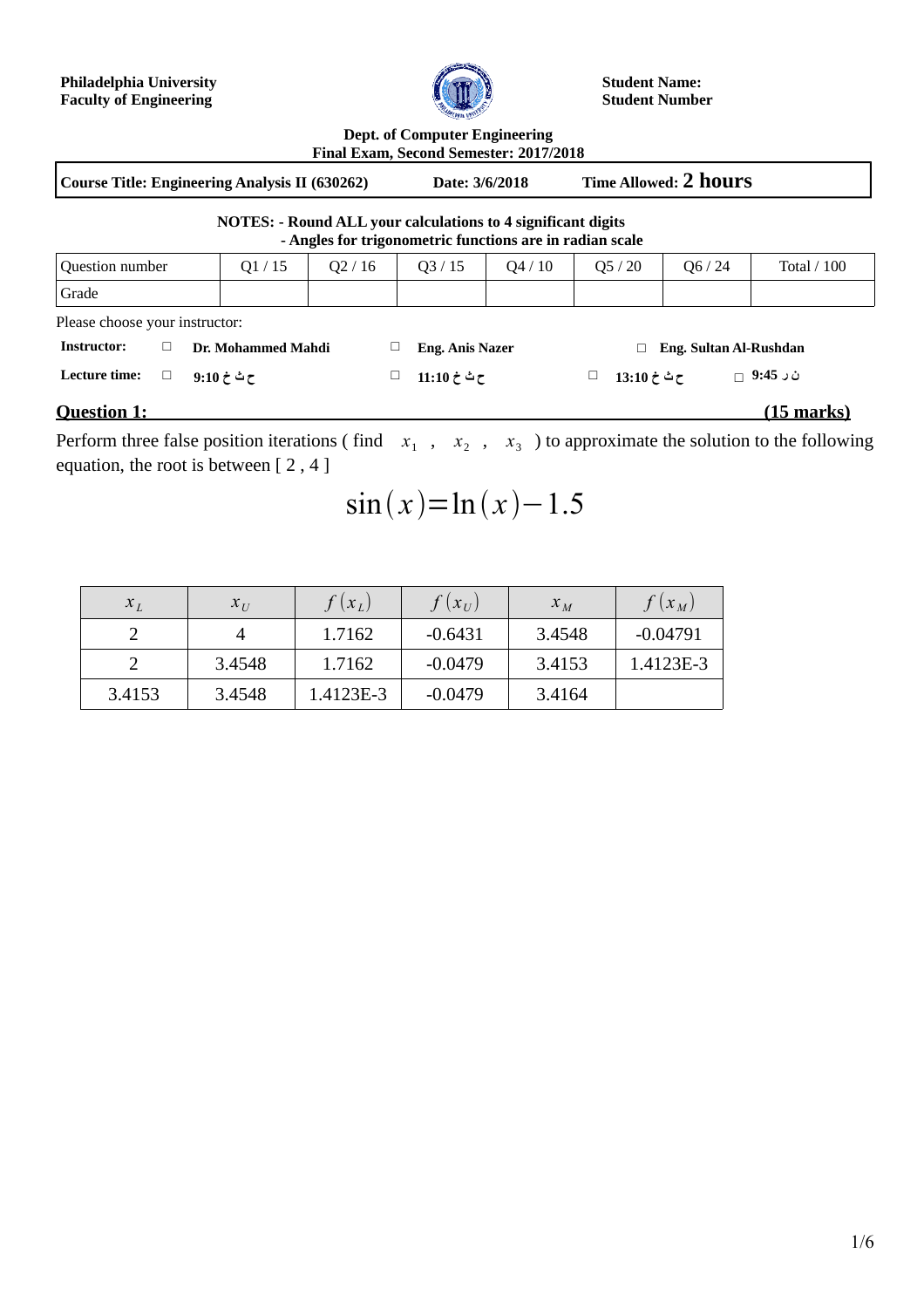## **Question 2: (16 marks)**

You are required to use Gauss-Seidel iterations to solve the following system of linear equations:

$$
\begin{bmatrix} 3.1 & -4.9 & 1.1 \ 2.5 & -1.3 & 4.9 \ -5.7 & 1.2 & -2.0 \ \end{bmatrix} \begin{bmatrix} x \ y \ z \end{bmatrix} = \begin{bmatrix} 12 \ 3 \ 3 \end{bmatrix}
$$

a) Rearrange the system to make sure that the iterations will converge

b) Start with  $x=0$ ,  $y=0$ ,  $z=0$  and perform 2 Gauss-Seidel iterations

| $\begin{bmatrix} -5.7 & 1.2 & -2.0 \\ 3.1 & -4.9 & 1.1 \\ 2.5 & -1.3 & 4.9 \end{bmatrix} \begin{bmatrix} x \\ y \\ z \end{bmatrix} = \begin{bmatrix} 3 \\ 12 \\ 3 \end{bmatrix}$ |  |  | $x=\frac{3-(1.2y-2z)}{-5.7}$<br>$\rightarrow y=\frac{12-(3.1x+1.1z)}{-4.9}$<br>$z=\frac{3-(2.5x-1.3y)}{x}$ |
|----------------------------------------------------------------------------------------------------------------------------------------------------------------------------------|--|--|------------------------------------------------------------------------------------------------------------|
|                                                                                                                                                                                  |  |  |                                                                                                            |

| X         |           | Z.     |
|-----------|-----------|--------|
|           |           |        |
| $-0.5263$ | $-2.7820$ | 0.1427 |
| $-1.1621$ | $-3.1521$ | 0.3689 |

Another rearrangement:

$$
\begin{bmatrix} -4.9 & 1.1 & 3.1 \ -1.3 & 4.9 & 2.5 \ 1.2 & -2 & -5.7 \ \end{bmatrix} \begin{bmatrix} y \ z \ x \end{bmatrix} = \begin{bmatrix} 12 \ 3 \ 3 \end{bmatrix}
$$
  

$$
\begin{aligned} y &= \frac{12 - (1.1z + 3.1x)}{-4.9} \\ y &= \frac{3 - (-1.3y + 2.5x)}{4.9} \\ x &= \frac{3 - (1.2y - 2z)}{-5.7} \end{aligned}
$$

|           | Z         | X         |
|-----------|-----------|-----------|
|           |           |           |
| $-2.4490$ | $-0.0375$ | $-1.0287$ |
| $-3.1082$ | 0.3125    | $-1.2903$ |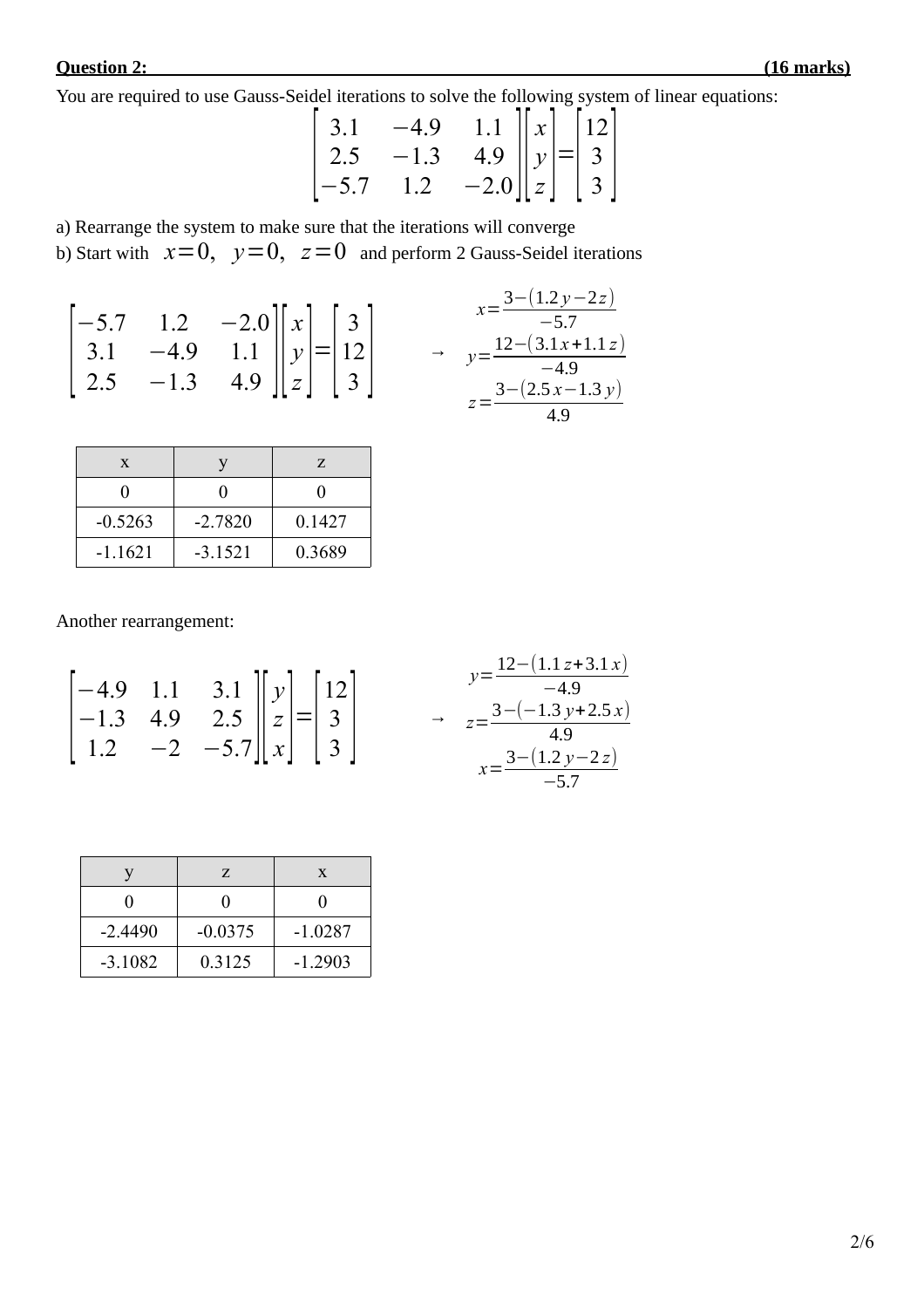### **Question 3: (15 marks)**

The distance of a car is recorded at different times. Use 2<sup>nd</sup> order Lagrange interpolation to find the relation between the time and distance. <u>Write the resulting function in the form  $f(x)=a_0+a_1x+a_2x^2$ </u>

| $x:$ time is seconds              |     |  |
|-----------------------------------|-----|--|
| $f(x)$ : distance in meter/second | 347 |  |

Assuming  $x_0=5$ ,  $x_1=10$ ,  $x_2=15$ 

$$
L_0(x) = \left(\frac{x-10}{5-10}\right) \left(\frac{x-15}{5-15}\right) = \frac{1}{50} (x^2 - 25x + 150)
$$
  
\n
$$
L_1(x) = \left(\frac{x-5}{10-5}\right) \left(\frac{x-15}{10-15}\right) = \frac{1}{-25} (x^2 - 20x + 75)
$$
  
\n
$$
L_2(x) = \left(\frac{x-5}{15-5}\right) \left(\frac{x-10}{15-10}\right) = \frac{1}{50} (x^2 - 15x + 50)
$$

$$
f(x) = \frac{1}{50}(x^2 - 25x + 150)(342) + \frac{1}{-25}(x^2 - 20x + 75)(872) + \frac{1}{50}(x^2 - 15x + 50)(1530)
$$
  

$$
f(x) = \left(\frac{342}{50} - \frac{872}{25} + \frac{1530}{50}\right)x^2 + \left(\frac{-25 \times 342}{50} + \frac{-20 \times 872}{-25} + \frac{-15 \times 1530}{50}\right)x + \left(\frac{150 \times 342}{50} + \frac{75 \times 872}{-25} + \frac{50 \times 1530}{50}\right)
$$
  

$$
f(x) = 2.56x^2 + 67.6x - 60
$$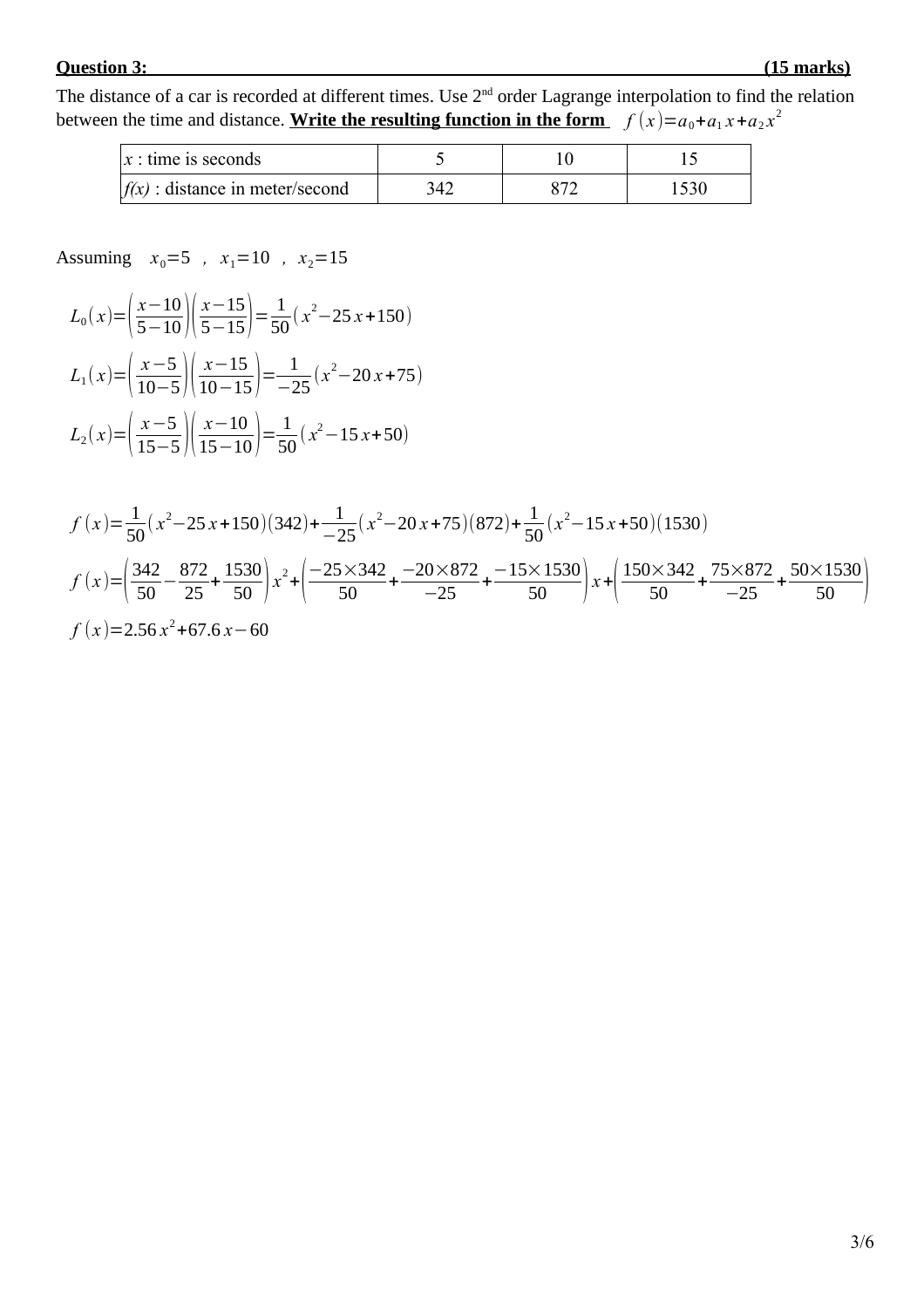#### **Question 4: (10 marks)**

Given the following data, use linear regression to find the relation between x and y, then find SSE for that relation

| $\mathcal{X}$ | v       | $\chi^-$ | x y     | f(x)     | error | error    |
|---------------|---------|----------|---------|----------|-------|----------|
| 1.0           | $-0.76$ |          | $-0.76$ | $-0.729$ | 0.031 | 0.000961 |
| 1.5           | 0.55    | 2.25     | 0.825   | 0.527    | 0.023 | 0.000529 |
| 2.0           | 1.83    |          | 3.66    | 1.783    | 0.047 | 0.002209 |
| 2.5           | 3.00    | 6.25     | 7.5     | 3.039    | 0.039 | 0.001521 |

 $\sum x=7$ ,  $\sum y=4.62$ ,  $\sum x^2=13.5$ ,  $\sum xy=11.225$ 

 $13.5 A + 7 B = 11.225$  $7 A + 4 B = 4.62$ 

Solving the equations:

$$
A = \frac{11.225 \times 4 - 7 \times 4.62}{13.5 \times 4 - 7 \times 7} = 2.512
$$
  

$$
B = \frac{13.5 \times 4.62 - 11.225 \times 7}{13.5 \times 4 - 7 \times 7} = -3.241
$$

 $\rightarrow$  *f* (*x*)=2.512 *x* – 3.241

∑*error* <sup>2</sup>=0.000961+0.000529+0.002209+0.001521=0.00522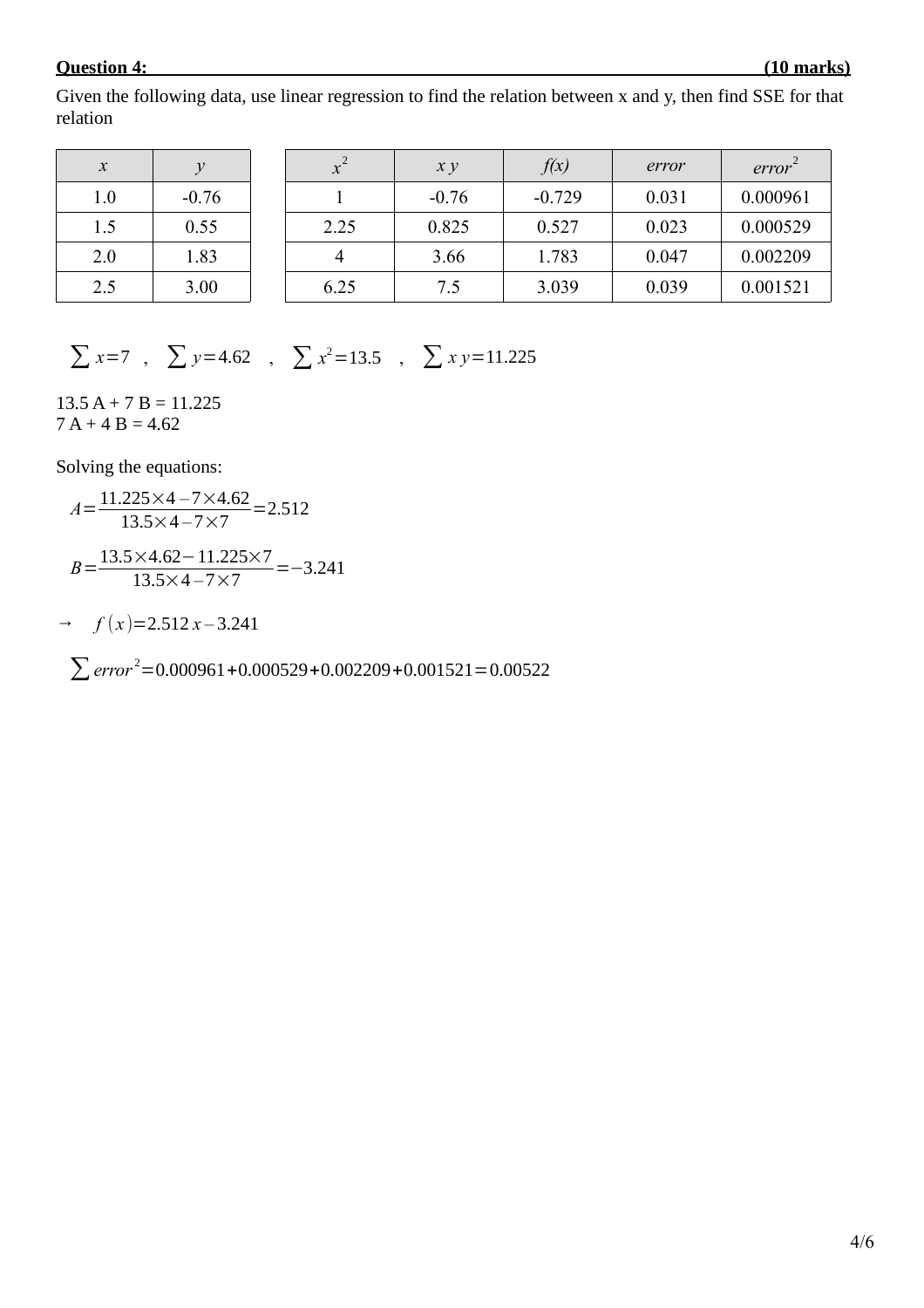#### **Question 5: (20 marks)**

Consider the following differential equation:

$$
y' = -2 y + 5 e^{-t} \qquad , \qquad y(2) = 1.5
$$

a) Approximate y at x = 2.6, using Euler method with a **step size of 0.2**

b) Approximate y at x = 2.6, using Heun's method with a **step size of 0.3**

c) Which approximation is better, given that the true value is  $y(2.6)=0.619348$ 

a) Euler method:

|     |        | f(t,y)    |
|-----|--------|-----------|
|     | 1.5    | $-2.3233$ |
| 2.2 | 1.0353 | $-1.5167$ |
| 2.4 | 0.7320 | $-1.0104$ |
| 2.6 | 0.5299 |           |

b) Heun's method:

|     |        | K1        | $t+h$ | $v + hK1$ | K <sub>2</sub> |
|-----|--------|-----------|-------|-----------|----------------|
|     | 1.5    | $-2.3233$ | 2.3   | 0.8030    | $-1.1047$      |
| 2.3 | 0.9858 | $-1.4703$ | 2.6   | 0.5447    | $-0.7180$      |
| 2.6 | 0.6575 |           |       |           |                |

c)

Error in Euler :  $E_{\text{abs}} = 0.0894$ ,  $E_{\text{rel}} = 14.4\%$ Error in Heun :  $E_{\text{abs}} = 0.0382$ ,  $E_{\text{rel}} = 6.17\%$ 

 $\rightarrow$  Heun's method gives a better approximation than Euler